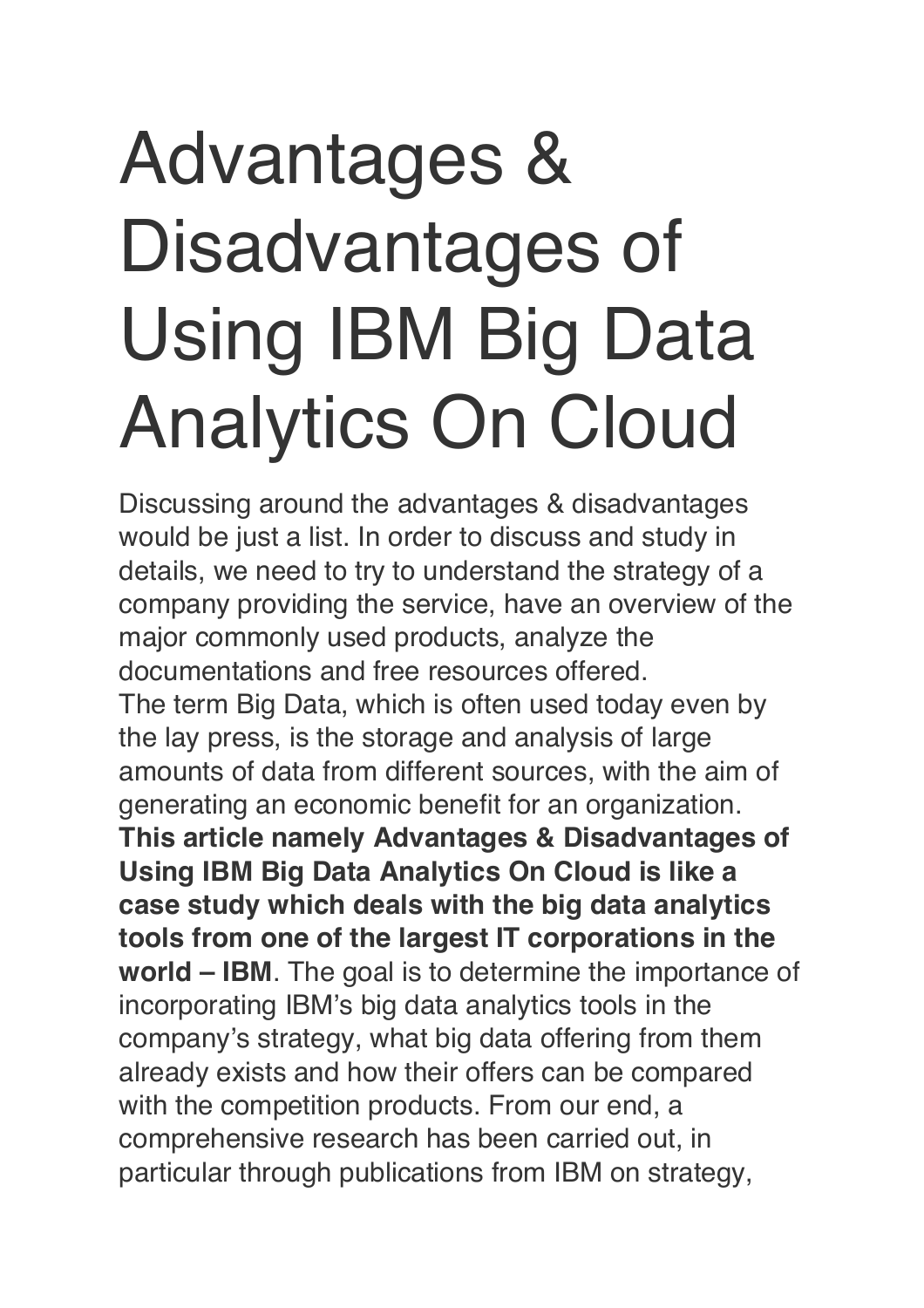products from other companies as well as studying the external sources which contain serious and objective information about the topic under discussion.

## Analysis of Strategy of IBM For Advantages & Disadvantages of Using IBM Big Data Analytics On Cloud

In order to generate competitive advantages and thus business benefits from the acquired knowledge, nowadays it is essential for the enterprises and organizations to draw insights from the enormous data available. IBM is focused on the solutions that enable growth, and the workforce of employees dynamically adapt to ever-changing requirements. In order to achieve these goals, the following principles must be considered :

- 1 Innovation through cloud computing, business analytics, acquisitions and other strategic initiatives
- 2 Enterprise-wide automation and integration of business processes
- 3 Introduction of the workplace of the future on the basis of flexible systems, which enable mobility, i.e. the integration of privately used terminals, in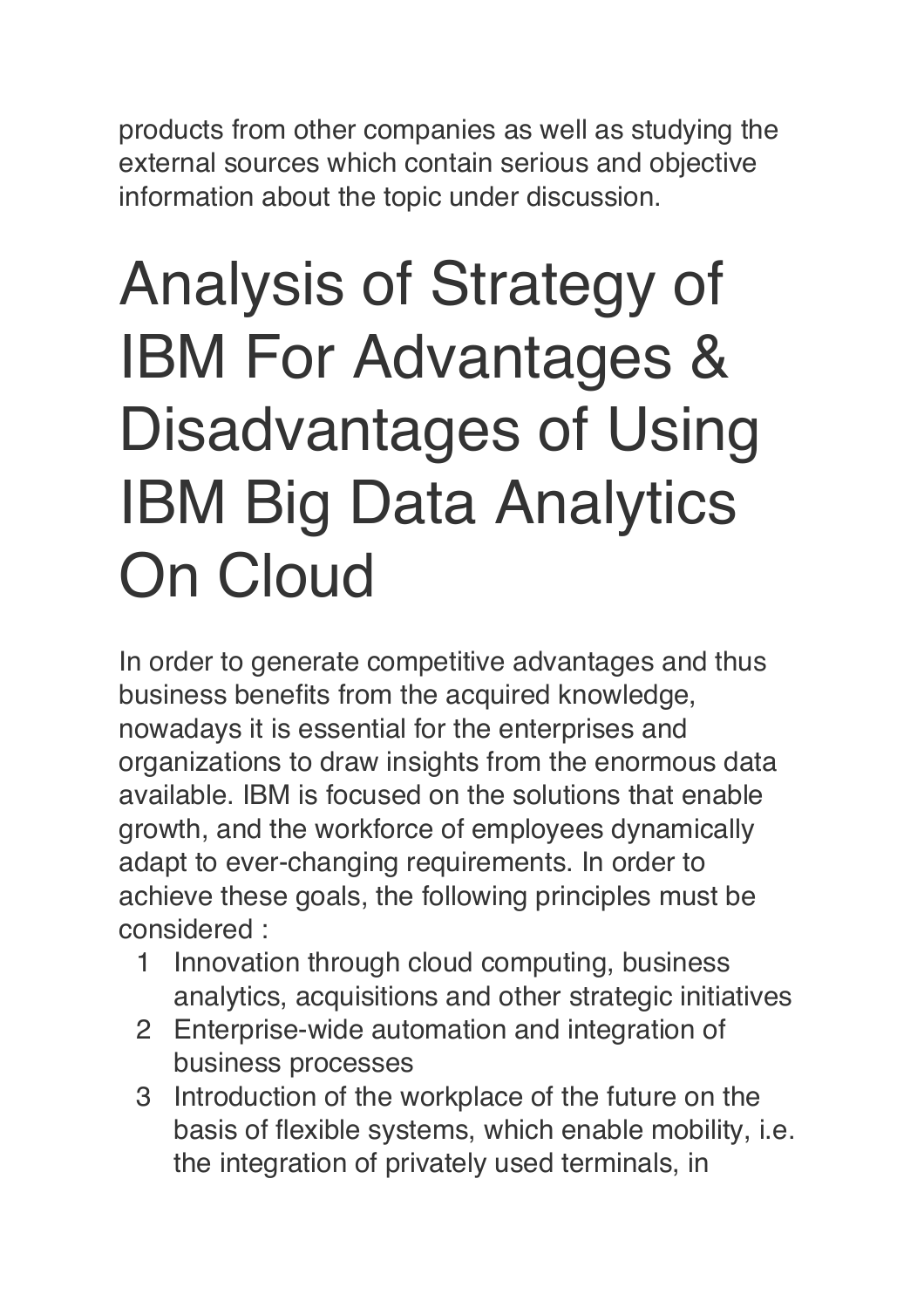business life.

Another strategic goal of IBM is radical simplification. Therefore, their main focus apparently is to continuously simplify, standardize, automate, or completely eliminate tasks and processes which may prevent integration or cause unnecessary complexities. Other important goals in their strategies are the significant improvement in cycle times and the reduction of transaction costs throughout the company through slimmer, more flexible processes. As management and control system, they offer dashboards which visualize a real-time view of the company's status – from finance to infrastructure. IBM has been one of the world's largest donors from the business world, providing financial resources and technologies, as well as the know-how of the employees for non-profit purposes (which includes Apache Foundation, Free Software Foundation) primarily for projects in the field of education and open source software development. Social commitment is an important part of IBM's corporate strategy. IBM is well positioned for data analysis because they have more advanced softwares. However, this was also largely bought by taking over significantly smaller companies with appropriate know-how.

#### Tools Currently Offered By IBM Big Data Analytics On Cloud

IBM offers their customers a complete Big Data offering, ranging from storage, management, to analysis of large amounts of data. IBM's core products, BigInsight and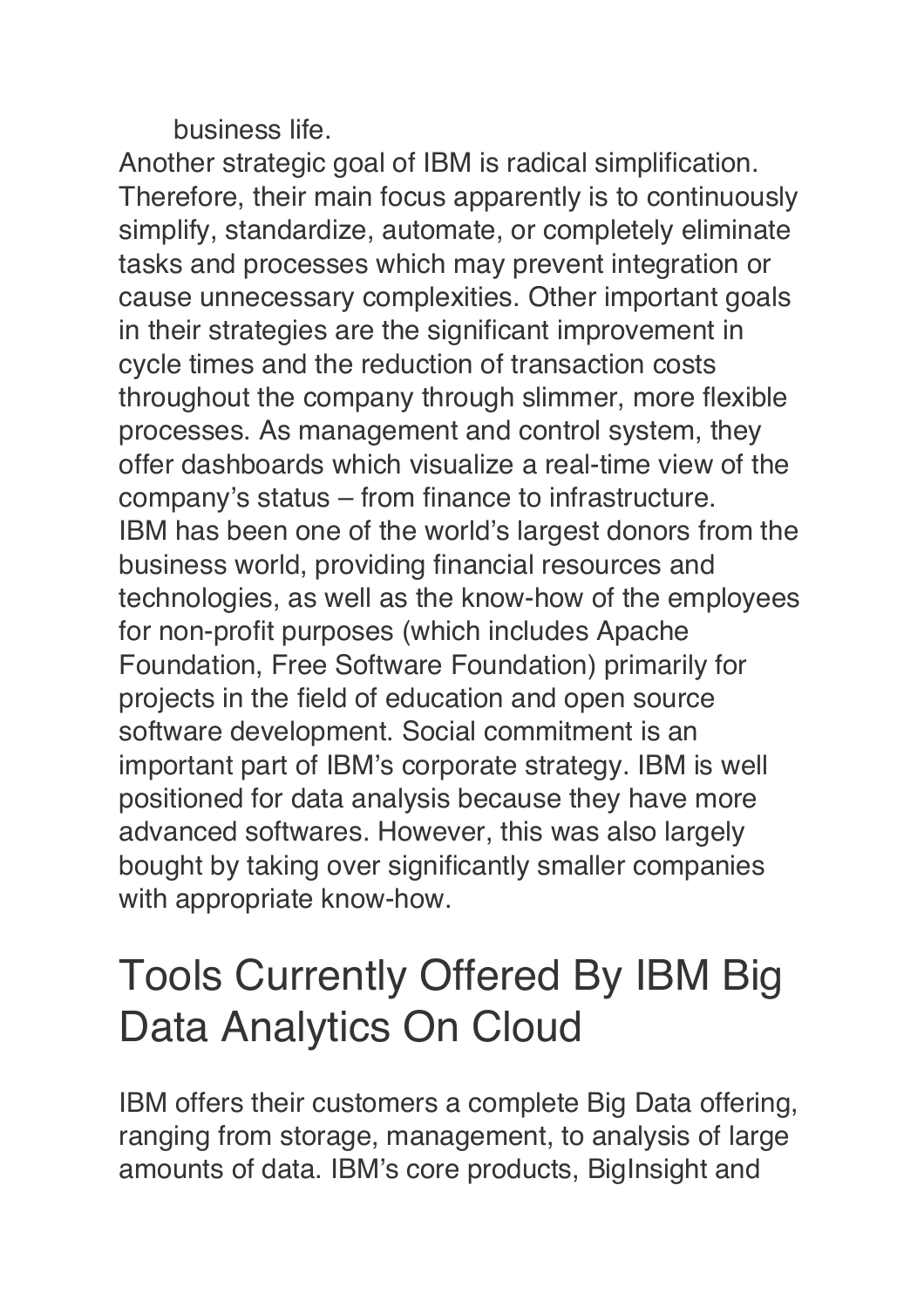InfoSphere, enable IBM to simplify the use of Hadoop, enabling mid-size enterprises to benefit from the new technology without the need for multiple Big Data experts.

The range of IBM Big Data solutions is deliberately designed in such a way that not all components have to be introduced, but rather, can be delivered to the customer according to individual requirements. This is made possible by the open-source approach, which they very closely follow. This matter is particularly interesting for the companies which need only limited functionalities and do not want to bear the costs for a complete implementation. In the field of predictive analytics, IBM also offers a real-time evaluation of functionality that most competitors can not afford.

With Watson Foundations, IBM offers their customers the ability to outsource large parts of their Big Data platform, which can be attractive to many customers due to the often lack of know-how. In order to satisfy the customers and to highlight the advantages of its offer against the competition, IBM has built up an extensive Big Data internet portals :

- 1 [IBM Big Data Hub](http://www.ibmbigdatahub.com/)
- 2 [IBM Developer Works Data and analytics articles &](https://www.ibm.com/developerworks/learn/analytics/)  [tutorials](https://www.ibm.com/developerworks/learn/analytics/)
- 3 [IBM Big Data on YouTube](https://www.youtube.com/user/ibmbigdata)
- 4 [IBM Data Science](https://datascience.ibm.com/)

It is worthy to mention that we found many GitHub projects (both official and community created), one example :

1 [BigInsights on Hadoop](https://github.com/IBM-Bluemix/BigInsights-on-Apache-Hadoop) (Github repo) We noticed StackOverflow support by the users as well.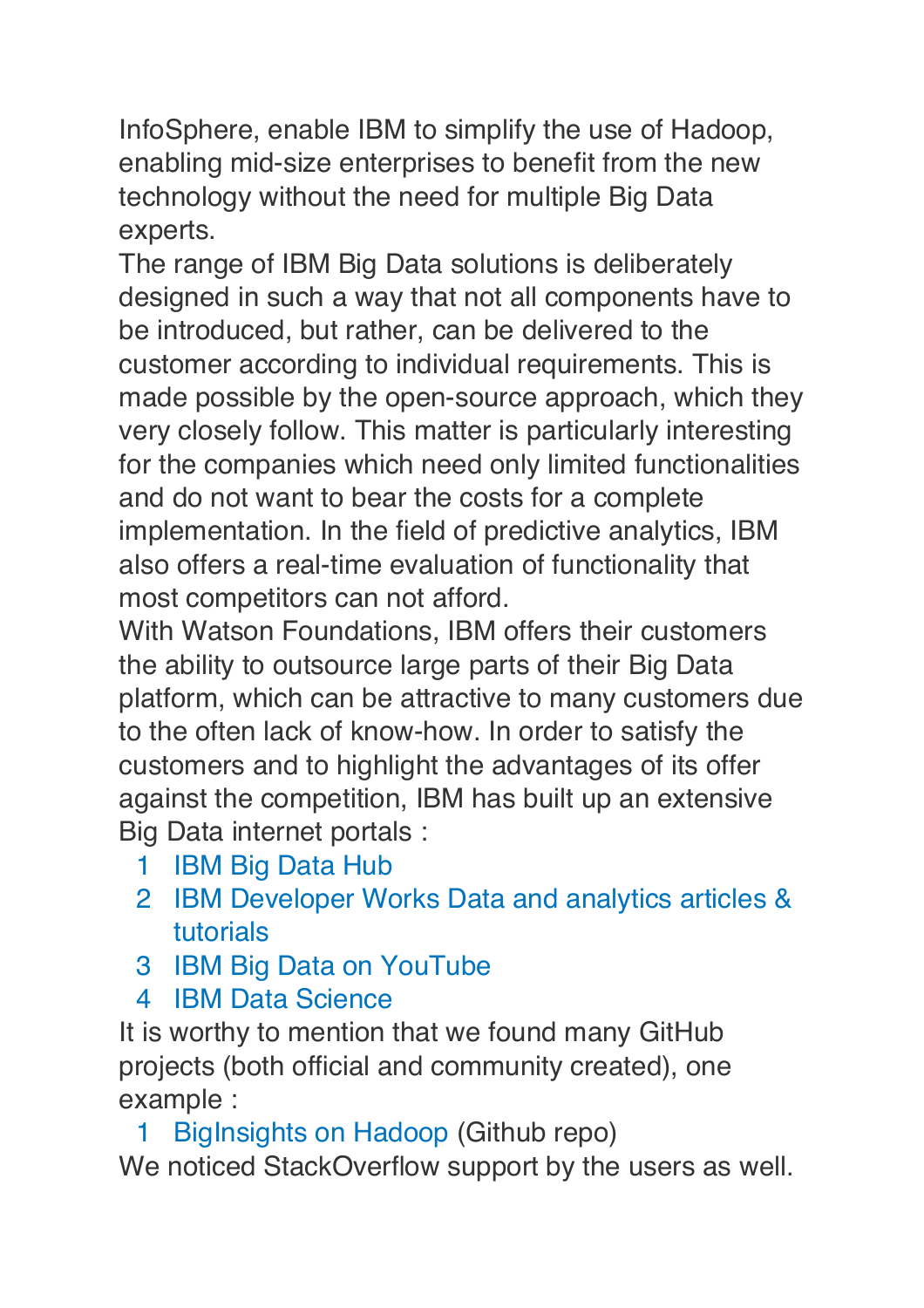IBM BigSQL, a multipurpose product has forever free to test server instance for the developers. Previously we have discussed about that free IBM BigSQL with SSH access and we have also shown example of server log analysis with Apache Pig:

- 1 [Our Demo Cloud Pig tutorial To Process Server Log](https://thecustomizewindows.com/2017/07/how-to-process-server-log-in-hadoop-pig-free-ibm-analytics-demo-cloud/)  [in Hadoop](https://thecustomizewindows.com/2017/07/how-to-process-server-log-in-hadoop-pig-free-ibm-analytics-demo-cloud/)
- 2 [IBM Demo Cloud](https://my.imdemocloud.com/)

#### Advantages Of the Tools Offered By IBM Big Data Analytics On Cloud

As we can clearly see that IBM in reality selling their hardware and networking resources mainly running open source big data softwares. It is quite easy for a system administrator to measure the performance and benchmark to compare on-premise installation of Hadoop and IBM hosted Hadoop on cloud. IBM's strategy supports potential customers in the right choice of products. With its infrastructure and software portfolio, IBM is able to select the most necessary components and to keep them running without implementing a complete ecosystem. This highlights IBM's SaaS capabilities. This is also supported by the goal of IBM to automate all processes, to dispense with complex systems and thus make it as simple as possible for customers.

The IBM competition is similar. Extra over using onpremise Hadoop to the customers is the availability of IBM's experienced skilled employees. As like any cloud product, the selection of cloud of course due to some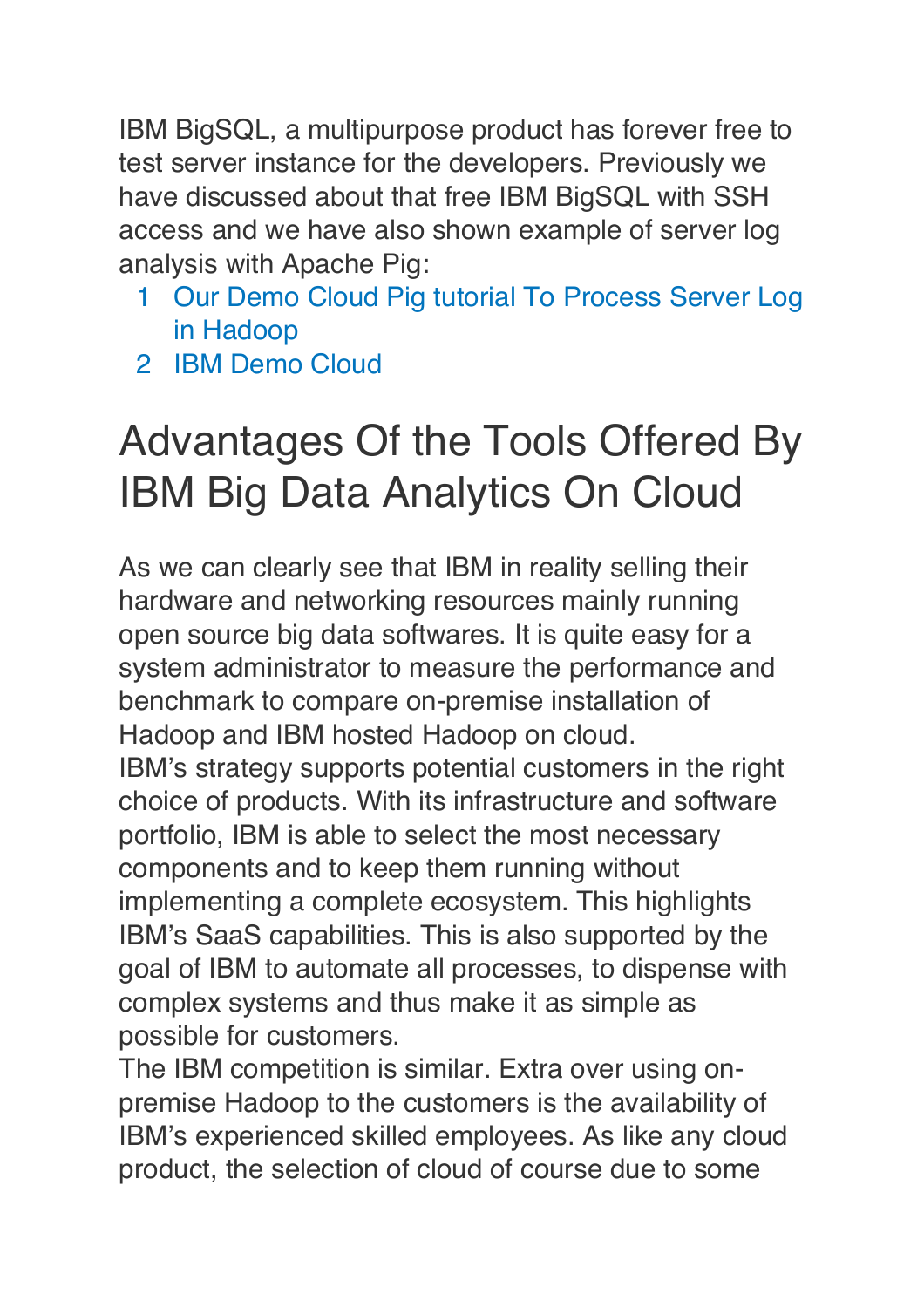limitations (which is commonly cost) and we observed the similar advantages :

- **1 Economical benefit** Elimination of CAPEX model, low operating cost
- **2 Speed** It is faster to deploy a project without the need of setup
- **3 Distributedness**
- **4 Reliability through redundancy**
- **5 Scalability**
- **6 Least burden of server sysadmin works**
- **7 Least one-time investment**
- **8 Least vendor lock-in**
- **9 Least downtime unlike normal server maintenance**

IBM Watson is a specialized product of scientific interest. We are not aware about ready open source product that can replace IBM Watson, but we guess that many cognitive architectures may be tailored to function basic works like IBM Watson.

#### Disadvantages Of the Tools Offered By IBM Big Data Analytics On Cloud

In true sense, while using a cloud service, it is impractical to head to head compare matters like physical access to on-premise. It can be seen that although IBM wants to become an innovative company, this market segment has only recently discovered itself. IBM was able to secure a place in Big Data market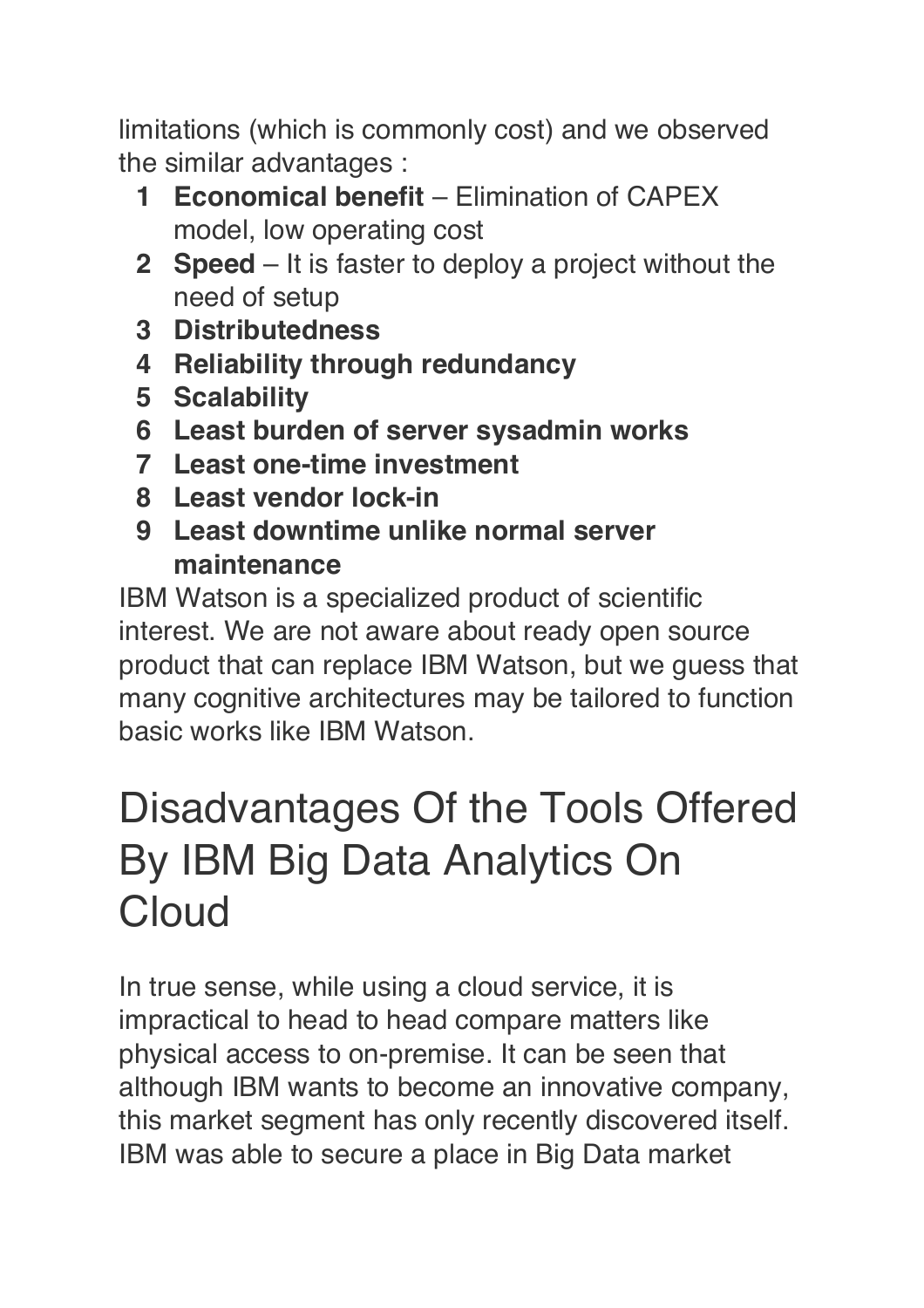through its many years of experience, infrastructure and financial strength.

- **1 Communication problems** are possible resulting in poorer performance
- 2 Ambivalence between **security** and ease of access to resources
- **3 Higher cost** for too bigger projects
- **4 Lesser reach of product offerings**, features to the client resulting in wrong product selection

### **Terminologies**

Strategy is the description of a new and unique position that the company is striving to achieve to cut down on their consequences and needs for the company as precisely as necessary for a clear understanding among the stakeholders, thus enabling successful implementation.

The terminology Predictive Analytics is used in the context of data processing and is a reliable forecasting set of tools which allows the data to predict future developments in a personalized and structured fashion. Predictive Analytics serves a company as well-founded decision-making aid and enables the company to build a competitive edge through innovative ideas. During the decision-making phase of a company, the data obtained shall be used to take and derive measures for the occurrence of opportunities and risks.

The SWOT analysis is an analysis method and an abbreviation for the terms "strengths, weaknesses,